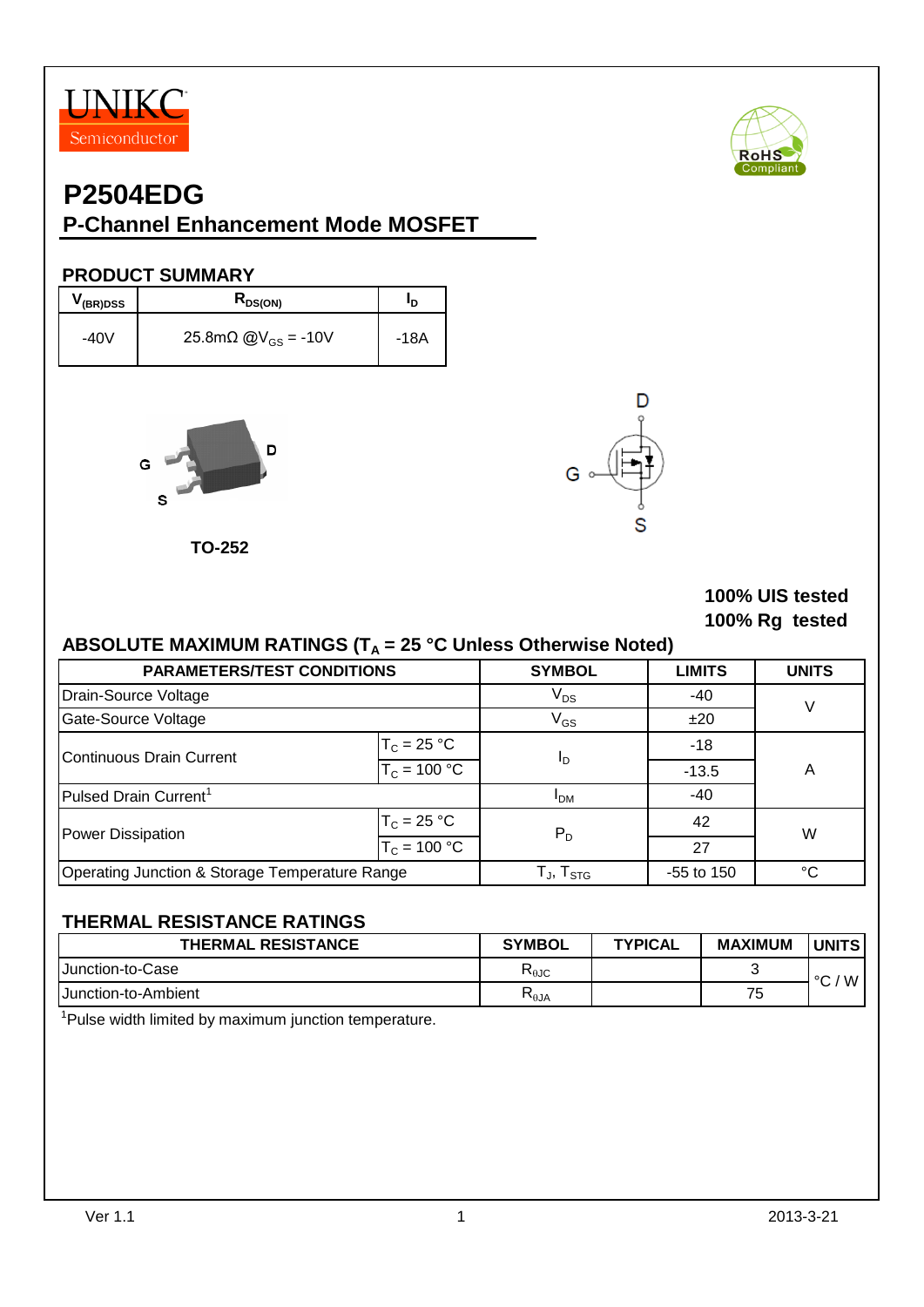



# **P2504EDG**

## **P-Channel Enhancement Mode MOSFET**

## **ELECTRICAL CHARACTERISTICS (T<sup>J</sup> = 25 °C, Unless Otherwise Noted)**

| <b>TYP</b><br><b>MIN</b><br><b>MAX</b><br><b>STATIC</b><br>Drain-Source Breakdown Voltage<br>$V_{\rm (BR)DSS}$<br>$V_{GS} = 0V$ , $I_D = -250 \mu A$<br>$-40$<br>$V_{DS} = V_{GS}$ , $I_D = -250 \mu A$<br>Gate Threshold Voltage<br>$V_{GS(th)}$<br>$-2.2$<br>$-1.5$<br>$-3.0$<br>$V_{DS} = 0V$ , $V_{GS} = \pm 20V$<br>Gate-Body Leakage<br>$I_{GSS}$<br>±250<br>$V_{DS}$ = -32V, $V_{GS}$ = 0V<br>1<br>Zero Gate Voltage Drain Current<br>$I_{DSS}$<br>$V_{DS}$ = -30V, $V_{GS}$ = 0V, $T_J$ = 125 °C<br>10<br>$V_{DS}$ = -5V, $V_{GS}$ = -10V<br>On-State Drain Current <sup>1</sup><br>$-40$<br>$I_{D(ON)}$<br>$V_{GS}$ = -7V, $I_D$ = -10A<br>Drain-Source On-State<br>30<br>40<br>$R_{DS(ON)}$<br>Resistance <sup>1</sup><br>$V_{GS}$ = -10V, $I_D$ = -18A<br>22<br>25.8<br>$V_{DS} = -5V$ , $I_D = -18A$<br>Forward Transconductance <sup>1</sup><br>20<br>$g_{fs}$<br><b>DYNAMIC</b><br>$C_{\hbox{\tiny ISS}}$<br>Input Capacitance<br>1570<br><b>Output Capacitance</b><br>$C_{\rm oss}$<br>$V_{GS}$ = 0V, $V_{DS}$ = -15V, f = 1MHz<br>320<br>$\mathbf{C}_{\text{rss}}$<br>Reverse Transfer Capacitance<br>210<br>Total Gate Charge <sup>2</sup><br>$Q_{q}$<br>29<br>$V_{DS} = 0.5V_{(BR)DSS}$ , $V_{GS} = -10V$ ,<br>$\mathsf{Q}_{\mathsf{gs}}$<br>Gate-Source Charge <sup>2</sup><br>6<br>$I_D = -18A$<br>Gate-Drain Charge <sup>2</sup><br>$Q_{\text{gd}}$<br>$\overline{7}$<br>Turn-On Delay Time <sup>2</sup><br>12<br>$t_{d(on)}$<br>Rise Time <sup>2</sup><br>$t_{r}$<br>29<br>$V_{DS}$ = -20V, R <sub>1</sub> = 1 $\Omega$<br>$I_{D} \cong -1A$ , $V_{GS} = -10V$ , $R_{GS} = 6 \Omega$<br>Turn-Off Delay Time <sup>2</sup><br>$t_{d(\text{off})}$<br>42<br>Fall Time <sup>2</sup><br>$t_{f}$<br>33 | <b>UNIT</b> | <b>LIMITS</b> | <b>TEST CONDITIONS</b> | <b>SYMBOL</b> |                  |
|------------------------------------------------------------------------------------------------------------------------------------------------------------------------------------------------------------------------------------------------------------------------------------------------------------------------------------------------------------------------------------------------------------------------------------------------------------------------------------------------------------------------------------------------------------------------------------------------------------------------------------------------------------------------------------------------------------------------------------------------------------------------------------------------------------------------------------------------------------------------------------------------------------------------------------------------------------------------------------------------------------------------------------------------------------------------------------------------------------------------------------------------------------------------------------------------------------------------------------------------------------------------------------------------------------------------------------------------------------------------------------------------------------------------------------------------------------------------------------------------------------------------------------------------------------------------------------------------------------------------------------------------------------------------------------------------------------------------|-------------|---------------|------------------------|---------------|------------------|
|                                                                                                                                                                                                                                                                                                                                                                                                                                                                                                                                                                                                                                                                                                                                                                                                                                                                                                                                                                                                                                                                                                                                                                                                                                                                                                                                                                                                                                                                                                                                                                                                                                                                                                                        |             |               |                        |               | <b>PARAMETER</b> |
|                                                                                                                                                                                                                                                                                                                                                                                                                                                                                                                                                                                                                                                                                                                                                                                                                                                                                                                                                                                                                                                                                                                                                                                                                                                                                                                                                                                                                                                                                                                                                                                                                                                                                                                        |             |               |                        |               |                  |
|                                                                                                                                                                                                                                                                                                                                                                                                                                                                                                                                                                                                                                                                                                                                                                                                                                                                                                                                                                                                                                                                                                                                                                                                                                                                                                                                                                                                                                                                                                                                                                                                                                                                                                                        | V           |               |                        |               |                  |
|                                                                                                                                                                                                                                                                                                                                                                                                                                                                                                                                                                                                                                                                                                                                                                                                                                                                                                                                                                                                                                                                                                                                                                                                                                                                                                                                                                                                                                                                                                                                                                                                                                                                                                                        |             |               |                        |               |                  |
|                                                                                                                                                                                                                                                                                                                                                                                                                                                                                                                                                                                                                                                                                                                                                                                                                                                                                                                                                                                                                                                                                                                                                                                                                                                                                                                                                                                                                                                                                                                                                                                                                                                                                                                        | nA          |               |                        |               |                  |
|                                                                                                                                                                                                                                                                                                                                                                                                                                                                                                                                                                                                                                                                                                                                                                                                                                                                                                                                                                                                                                                                                                                                                                                                                                                                                                                                                                                                                                                                                                                                                                                                                                                                                                                        | μA          |               |                        |               |                  |
|                                                                                                                                                                                                                                                                                                                                                                                                                                                                                                                                                                                                                                                                                                                                                                                                                                                                                                                                                                                                                                                                                                                                                                                                                                                                                                                                                                                                                                                                                                                                                                                                                                                                                                                        | A           |               |                        |               |                  |
|                                                                                                                                                                                                                                                                                                                                                                                                                                                                                                                                                                                                                                                                                                                                                                                                                                                                                                                                                                                                                                                                                                                                                                                                                                                                                                                                                                                                                                                                                                                                                                                                                                                                                                                        |             |               |                        |               |                  |
|                                                                                                                                                                                                                                                                                                                                                                                                                                                                                                                                                                                                                                                                                                                                                                                                                                                                                                                                                                                                                                                                                                                                                                                                                                                                                                                                                                                                                                                                                                                                                                                                                                                                                                                        | $m\Omega$   |               |                        |               |                  |
|                                                                                                                                                                                                                                                                                                                                                                                                                                                                                                                                                                                                                                                                                                                                                                                                                                                                                                                                                                                                                                                                                                                                                                                                                                                                                                                                                                                                                                                                                                                                                                                                                                                                                                                        | S           |               |                        |               |                  |
|                                                                                                                                                                                                                                                                                                                                                                                                                                                                                                                                                                                                                                                                                                                                                                                                                                                                                                                                                                                                                                                                                                                                                                                                                                                                                                                                                                                                                                                                                                                                                                                                                                                                                                                        |             |               |                        |               |                  |
|                                                                                                                                                                                                                                                                                                                                                                                                                                                                                                                                                                                                                                                                                                                                                                                                                                                                                                                                                                                                                                                                                                                                                                                                                                                                                                                                                                                                                                                                                                                                                                                                                                                                                                                        |             |               |                        |               |                  |
|                                                                                                                                                                                                                                                                                                                                                                                                                                                                                                                                                                                                                                                                                                                                                                                                                                                                                                                                                                                                                                                                                                                                                                                                                                                                                                                                                                                                                                                                                                                                                                                                                                                                                                                        | pF          |               |                        |               |                  |
|                                                                                                                                                                                                                                                                                                                                                                                                                                                                                                                                                                                                                                                                                                                                                                                                                                                                                                                                                                                                                                                                                                                                                                                                                                                                                                                                                                                                                                                                                                                                                                                                                                                                                                                        |             |               |                        |               |                  |
|                                                                                                                                                                                                                                                                                                                                                                                                                                                                                                                                                                                                                                                                                                                                                                                                                                                                                                                                                                                                                                                                                                                                                                                                                                                                                                                                                                                                                                                                                                                                                                                                                                                                                                                        |             |               |                        |               |                  |
|                                                                                                                                                                                                                                                                                                                                                                                                                                                                                                                                                                                                                                                                                                                                                                                                                                                                                                                                                                                                                                                                                                                                                                                                                                                                                                                                                                                                                                                                                                                                                                                                                                                                                                                        | nC          |               |                        |               |                  |
|                                                                                                                                                                                                                                                                                                                                                                                                                                                                                                                                                                                                                                                                                                                                                                                                                                                                                                                                                                                                                                                                                                                                                                                                                                                                                                                                                                                                                                                                                                                                                                                                                                                                                                                        |             |               |                        |               |                  |
|                                                                                                                                                                                                                                                                                                                                                                                                                                                                                                                                                                                                                                                                                                                                                                                                                                                                                                                                                                                                                                                                                                                                                                                                                                                                                                                                                                                                                                                                                                                                                                                                                                                                                                                        |             |               |                        |               |                  |
|                                                                                                                                                                                                                                                                                                                                                                                                                                                                                                                                                                                                                                                                                                                                                                                                                                                                                                                                                                                                                                                                                                                                                                                                                                                                                                                                                                                                                                                                                                                                                                                                                                                                                                                        | nS          |               |                        |               |                  |
|                                                                                                                                                                                                                                                                                                                                                                                                                                                                                                                                                                                                                                                                                                                                                                                                                                                                                                                                                                                                                                                                                                                                                                                                                                                                                                                                                                                                                                                                                                                                                                                                                                                                                                                        |             |               |                        |               |                  |
|                                                                                                                                                                                                                                                                                                                                                                                                                                                                                                                                                                                                                                                                                                                                                                                                                                                                                                                                                                                                                                                                                                                                                                                                                                                                                                                                                                                                                                                                                                                                                                                                                                                                                                                        |             |               |                        |               |                  |
| SOURCE-DRAIN DIODE RATINGS AND CHARACTERISTICS (T <sub>J</sub> = 25 °C)                                                                                                                                                                                                                                                                                                                                                                                                                                                                                                                                                                                                                                                                                                                                                                                                                                                                                                                                                                                                                                                                                                                                                                                                                                                                                                                                                                                                                                                                                                                                                                                                                                                |             |               |                        |               |                  |
| <b>Continuous Current</b><br>$I_{\rm S}$<br>$-18$                                                                                                                                                                                                                                                                                                                                                                                                                                                                                                                                                                                                                                                                                                                                                                                                                                                                                                                                                                                                                                                                                                                                                                                                                                                                                                                                                                                                                                                                                                                                                                                                                                                                      | A           |               |                        |               |                  |
| $I_F = -18A, V_{GS} = 0V$<br>$V_{SD}$<br>Forward Voltage <sup>1</sup><br>$-1.3$                                                                                                                                                                                                                                                                                                                                                                                                                                                                                                                                                                                                                                                                                                                                                                                                                                                                                                                                                                                                                                                                                                                                                                                                                                                                                                                                                                                                                                                                                                                                                                                                                                        | $\vee$      |               |                        |               |                  |
| Reverse Recovery Time<br>29<br>$t_{rr}$<br>$I_F = -18A$ , dl <sub>F</sub> /dt = 100A / $\mu$ S                                                                                                                                                                                                                                                                                                                                                                                                                                                                                                                                                                                                                                                                                                                                                                                                                                                                                                                                                                                                                                                                                                                                                                                                                                                                                                                                                                                                                                                                                                                                                                                                                         | nS          |               |                        |               |                  |
| Reverse Recovery Charge<br>$Q_{rr}$<br>21                                                                                                                                                                                                                                                                                                                                                                                                                                                                                                                                                                                                                                                                                                                                                                                                                                                                                                                                                                                                                                                                                                                                                                                                                                                                                                                                                                                                                                                                                                                                                                                                                                                                              | nC          |               |                        |               |                  |

'Pulse test : Pulse Width  $\leq 300$   $\mu$ sec, Duty Cycle  $\leq 2\%$ .

<sup>2</sup>Independent of operating temperature.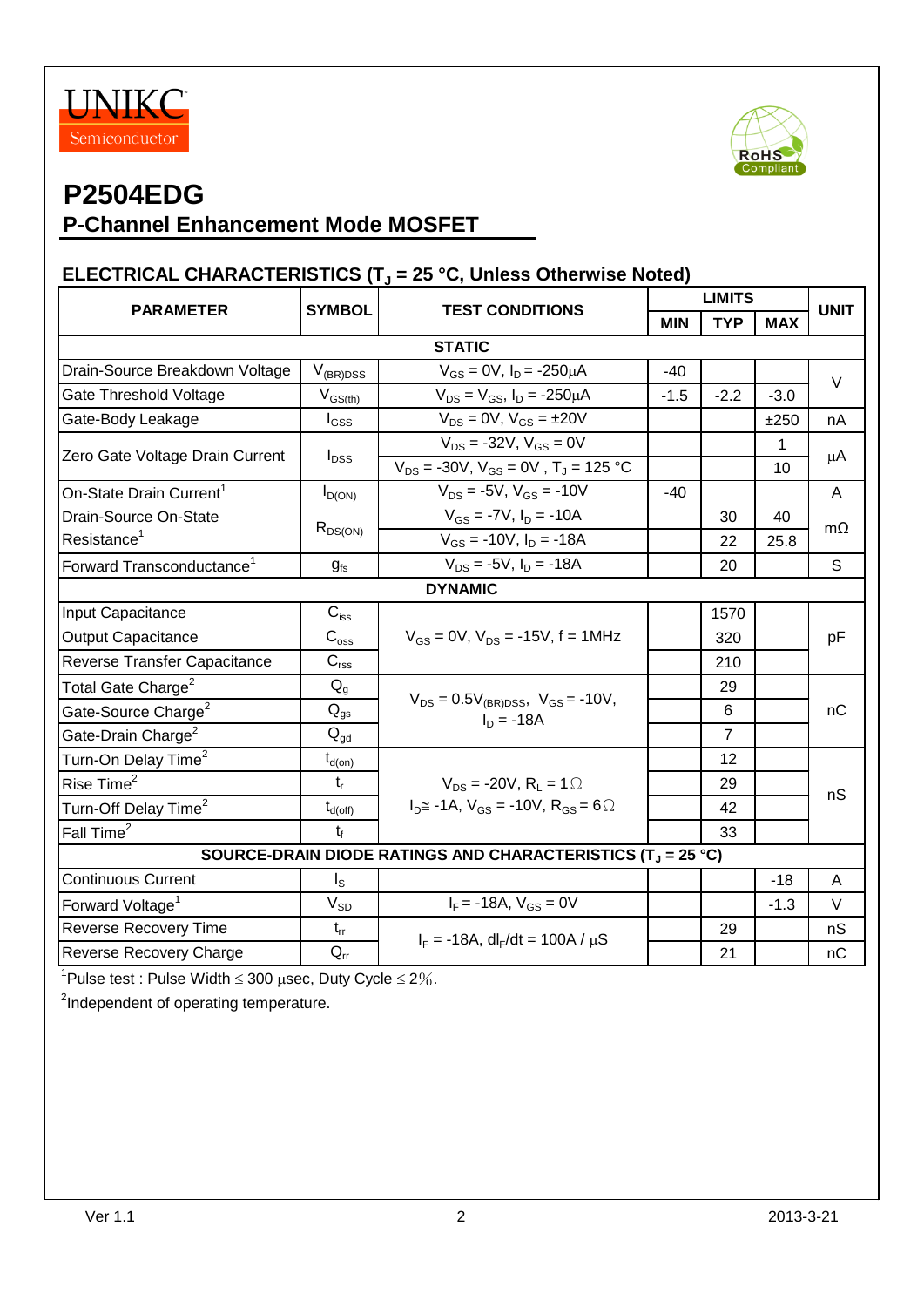



## **P2504EDG P-Channel Enhancement Mode MOSFET**

#### **TYPICAL PERFORMANCE CHARACTERISTICS** On-Region Characteristics On-Resistance Variation with Drain Current and Gate Voltage  $2.5$ 30  $10<sub>cm</sub> = -10<sub>g</sub>$  $\overline{A}$  $5.0V$  $-7.0V$  $4.5V$ 25 R <sub>ascw,</sub> Normalized<br>Drain-Source On-Resistance Drain Current(A)  $-6.0V$  $\overline{a}$  $4.5<sub>1</sub>$ 20 50  $-4.0V$  $15$  $1.5$  $\widetilde{60}$  $-7.0V$ 10  $-10.0V$ ر<br>ٻ  $\overline{1}$ 5  $0.5$  $\Omega$  $\Omega$ 1  $\overline{\mathbf{2}}$ 3  $\overline{4}$ 5  $\overline{0}$  $_{\rm 6}$  $12$ 18 24 30 -V<sub>DS</sub>- Drain-to-Source Voltage(V) - lo - Drain Current(A) On-Resistance Variation with Temperature On-Resistance Variation with Gate-to-Source Voltage 1.9  $0.2$ م 18–أ= R<sub>osem</sub> - Normalized<br>Drain-Source On-Resistance Īв  $I_D = -9A$  $=$  - 1 $\mathsf{hv}$  $V_{GS}$ DELON-On-Resistance(C) 1.6  $0.15$  $1.3$  $0.1$  $1.0$  $T_A = 125^\circ \text{C}$  $0.05$  $0.7$  $T_A = 25^{\circ}C$ œ  $0.4$ 0  $-50$  $-25$  $\mathbf 0$ 25 50 75 100 125 150  $\overline{2}$  $10$  $\overline{4}$ 6 8 T., - Junction Temperature (°C) - V<sub>GS</sub>- Gate-to-Source Voltage(V) **Transfer Characteristics** Body Diode Forward Voltage Variation with Source Current and Temperature 30 100  $V_{DS} = -10V$  $-55^{\circ}$ C  $T_A =$ 25 -Is - Reverse Drain Current(A) Drain Current(A) 10  $25^{\circ}$ C 20  $\overline{\mathsf{T}}$  $12<sub>1</sub>$ 1 125° $c$ 10  $0.1$ 15  $\frac{1}{1}$  $0.01$ 5  $\Omega$  $0.001$  $1.5$ 3.5 4.5 5.5 2.5  $0.6$  $0.4$ 0  $0.2$  $0.8$ 1.0  $1.2$  $1.4$ -V<sub>GS</sub>- Gate-to-Source Voltage(V) -V<sub>sp</sub>- Body Diode Forward Voltage(V)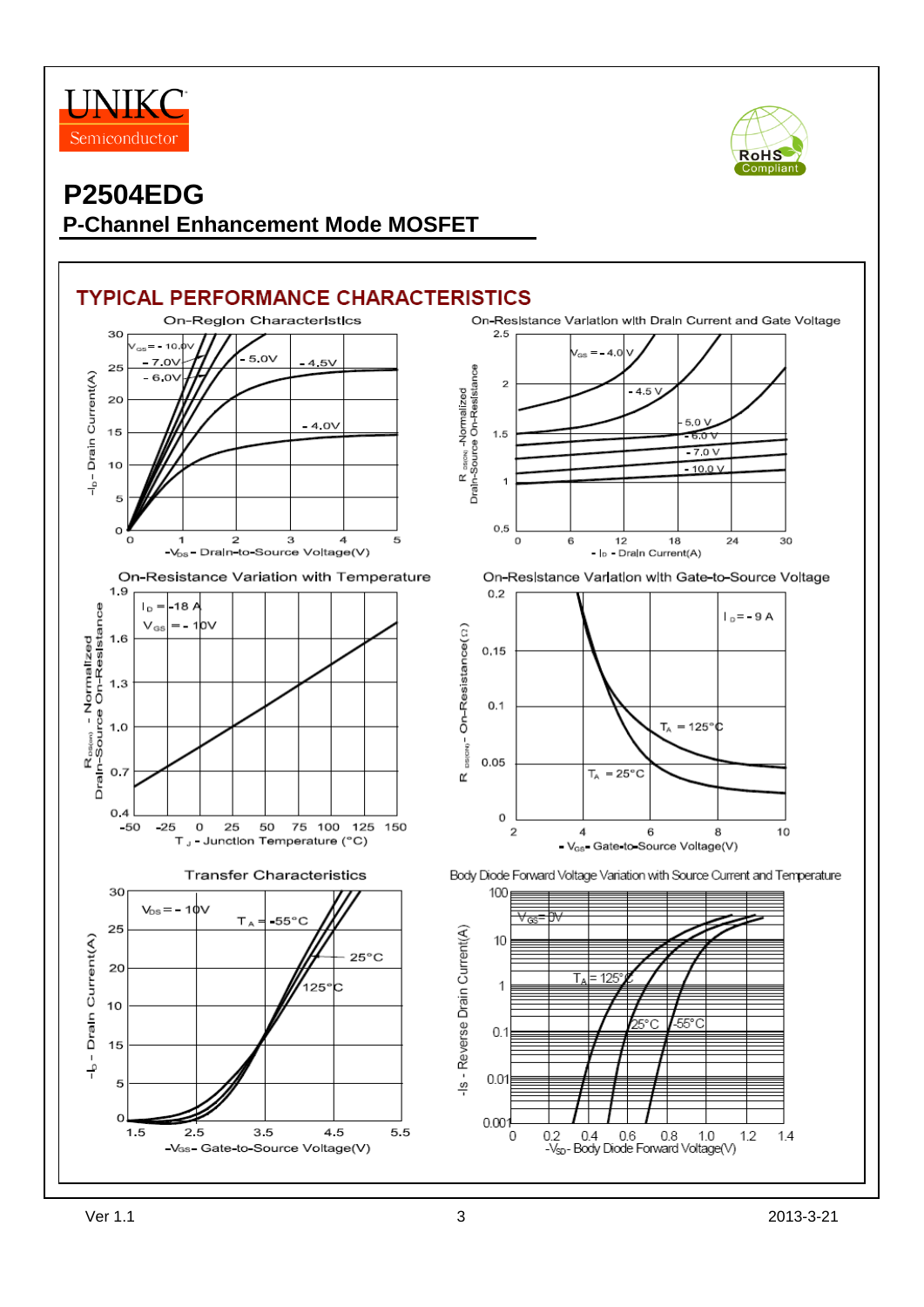



## **P2504EDG P-Channel Enhancement Mode MOSFET**